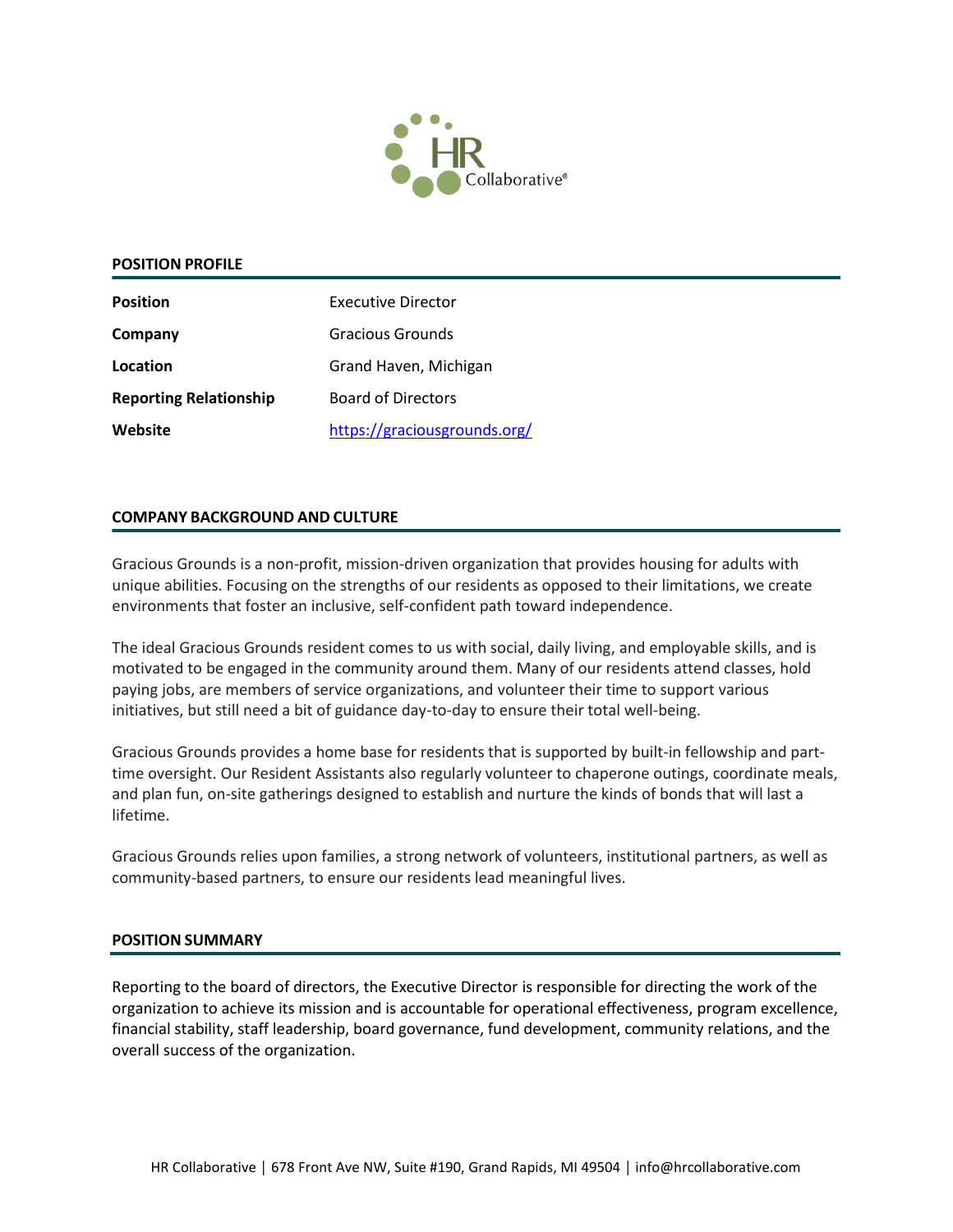The Executive Director will drive the planning of programs and services and assume accountability for budget development and financial health. The Executive Director will be the face of Gracious Grounds to residents, families, donors, volunteers, and the media, making public appearances to promote the organization's goals and mission. The Executive Director will build and maintain relationships with the community and broaden the reach of Gracious Grounds' brand.

## **KEY RELATIONSHIPS**

Specifically, the key relationships for this role include the board of directors, internal staff, volunteers, community partners, community leaders, donors, and other external third-party service providers.

### **KEY RESPONSIBILITIES**

### **Strategy and Management**

- Lead the planning and execution of the organization's strategy, effectively advancing its unique mission and ensuring growth objectives, both short-term and long-term, are met.
- Create, communicate, and fulfill the organization's vision and mission.
- Oversee all operations and establish and monitor the goals and performance of the organization.
- Assure adherence to legal and regulatory guidelines to maintain the organization's compliance and ethics.
- Develop and implement consistent policies, practices, and programs that promote a culture of commitment and excellence.
- Attract and retain top talent and build and lead high-performing teams that collaborate to achieve organizational results.
- Direct and evaluate the work of staff members, providing transparent feedback for ongoing growth and development and making them feel empowered and motivated.
- Foster a culture of creativity, teamwork, and accountability and maintain the overall reputation, culture, employee engagement, and satisfaction levels within the organization.

### **Fiscal Success**

- Establish annual and long-term financial strategies and ensure the financial objectives are consistently met.
- Prepare a growth-oriented and sustainable annual budget for board review and approval.
- Execute and achieve the annual budget year over year and provide financial updates to the board.
- Ensure budgets are developed and managed to reflect institutional priorities and that sound financial policies and controls are in place.
- Oversee all financial matters including but not limited to monthly financial statements, annual review and audit, tax filings, investment management, and all necessary record-keeping activities.
- Maintain accountability for the overall fiscal integrity and financial stability of the organization with appropriate board oversight and governance.

### **Board Relations**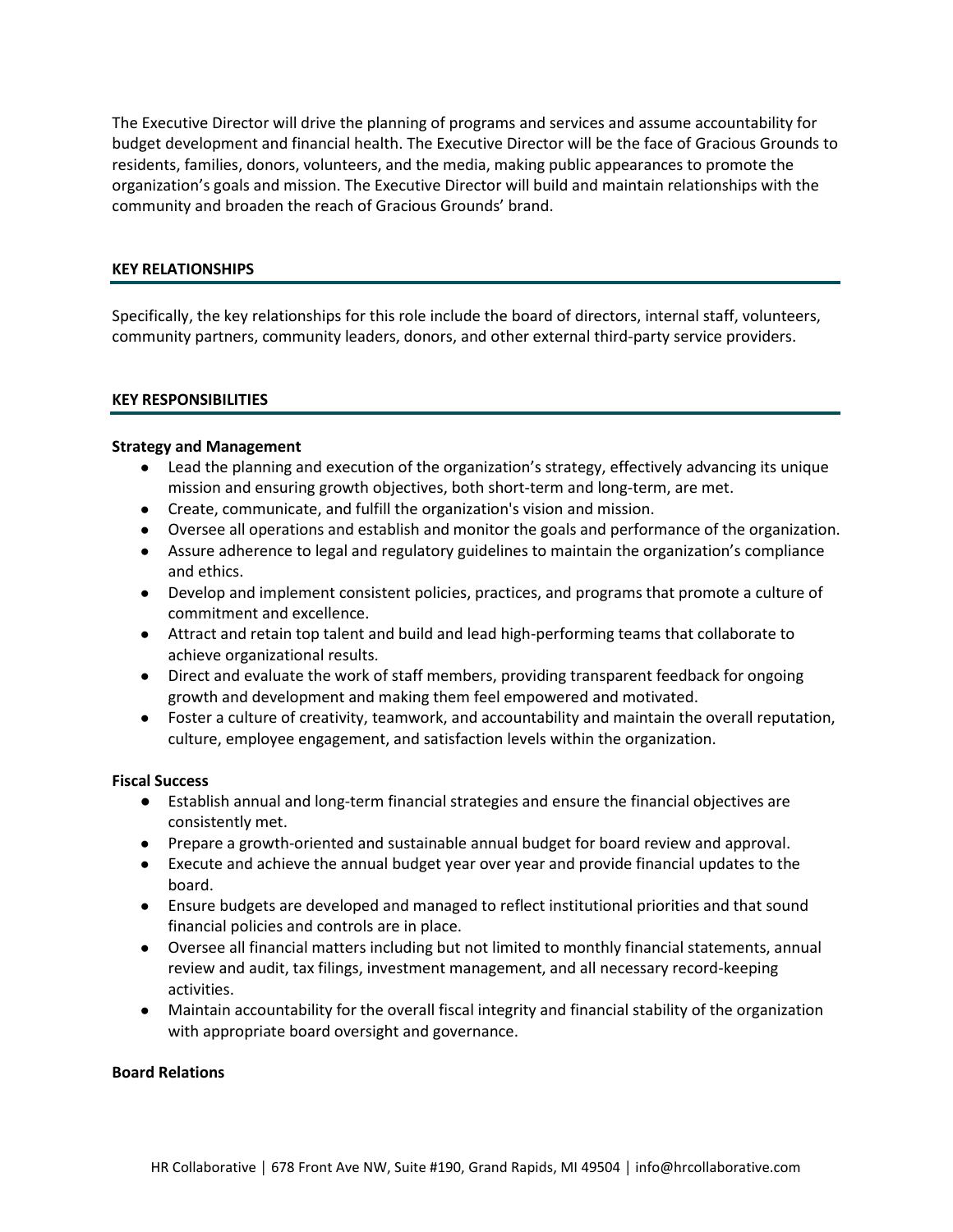- Work closely with the board to best utilize their talents and resources, ensure strong leadership infrastructure, and maintain long-term organization success.
- Work collaboratively with the board to create, formalize, and/or modify a strategic plan.
- Carry out the strategies and actions of the board-approved strategic plan and measure and report on the progress.
- Ensure effective communication to and between the board and various committees about evolving organizational issues and progress toward the organization's goals and objectives.
- Keep the board fully informed of the operational, legal, and financial conditions of the organization and all the important factors influencing them.
- Participate actively in discussions of board composition, continuity, terms of service, committee structure, and succession planning.
- Provide leadership in identifying board development needs and in the identification, recruitment, and orientation of new board members.
- Actively participate in appropriate standing committee meetings, assist with operational planning, and coordinate communication among the various committees.

## **Fund Development and Community Relations**

- Promote the mission and vision of the organization and serve as brand ambassador and spokesperson to the public, stakeholders, community partners, board, and staff.
- Increase brand awareness and impact of the organization by clearly articulating its mission, vision, programs, and strategic direction to the public.
- Seek opportunities for public speaking and be a strong advocate for the organization to realize its mission and build trust and alignment with the greater community.
- Lead fund development plan and fundraising efforts to support operations, including managing positive relationships with current and prospective funders, solicitations, and grant writing for individual, corporate, and foundation support, and identifying new diverse funding opportunities and revenue streams.
- Manage strategies to approach and nurture current relationships with funders and partners and ensure that the organization's success stories are shared with supporters.
- Lead outreach to the larger community which generates and cultivates partnerships for collaboration and seeks to understand and promote the mission and vision of the organization.

# **This list of principal responsibilities and leadership characteristics is not complete and will be supplemented with input from the board, staff, and community.**

## **PROFESSIONAL EXPERIENCE AND EDUCATION**

## **The Executive Director will possess the following:**

- Bachelor's degree in social work, public administration, or related field.
- Leadership in a non-profit organization or one of size and nature that is comparable to Gracious Grounds.
- Experience working with other non-profits, social services, and community agencies.
- Passion for developing vision and facilitating growth.
- An entrepreneurial and innovative approach to business planning.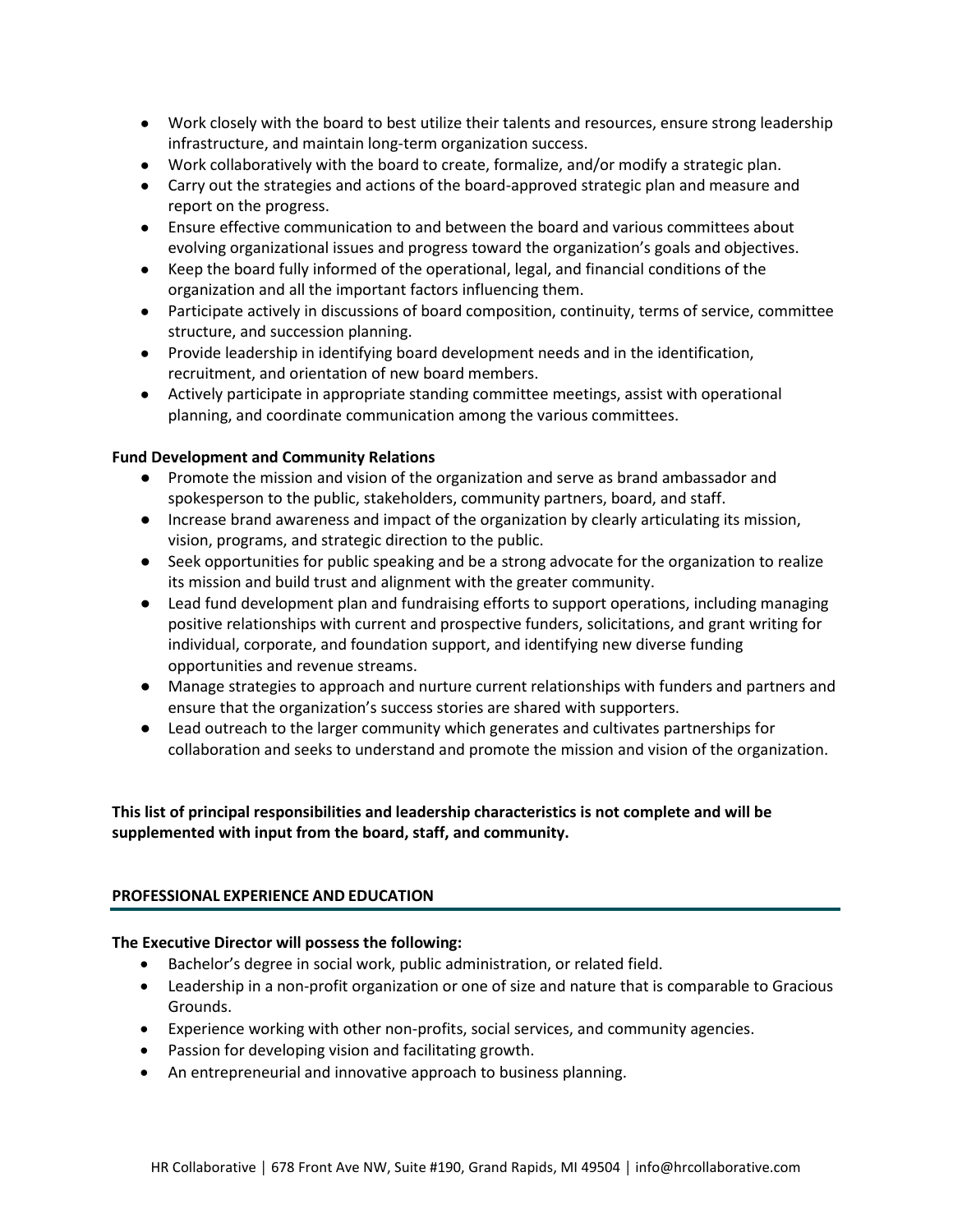- Demonstrated operations experience including strategic planning, program management, budgeting and forecasting, and financial management and reporting.
- Effective communication, interpersonal, presentation, and public speaking skills that engage and inspire the confidence of a diverse community, including internal and external stakeholders.
- Enthusiasm and dedication to cultivating solid, long-term relationships with staff, board, donors, funders, foundations, and partners.
- Strong fund development experience and track record in fundraising and generating new revenue streams.

### **LEADERSHIP CHARACTERISTICS**

### **Operationalizing Strategy**

Knows the business and the mission-critical technical and functional skills needed to do the job; disciplined and focused on achieving strategic goals; able to set up systems and processes that are efficient, effective, and self-sustaining, can quickly diagnose and fix a workflow problem; always looking for incremental process improvement.

### **Servant Leadership Mindset**

An attitude and lens of servant leadership; able to influence others with active listening, empathy, and persuasion; willing to advance the needs of others for the greater good of the organization.

### **Communicating Effectively**

Writes and presents effectively; adjusts to fit the audience and the message; strongly gets a message across.

### **Relating Skills**

Warm, friendly, and interpersonally agile; easy to approach and talk to; relates well to all kinds of people; makes a pleasant first impression; and builds solid relationships.

### **Resiliency and Flexibility**

Able to adjust to changes with agility and optimism; adaptable to changing leadership; able to understand and react appropriately to different personality styles.

### **Acting with Honor and Character**

Is a person of high character; is consistent and acts in line with a clear and visible set of values and beliefs; deals and talks straight; walks his/her talk; is direct and truthful but at the same time can keep confidences.

### **Equity and Inclusion**

Demonstrates an understanding and curiosity about different cultures and racial backgrounds, physical abilities, age, gender; committed to creating a welcoming environment for all people; intentional and unapologetic in developing programs, membership, and strategic partnerships with other people across the range of human differences.